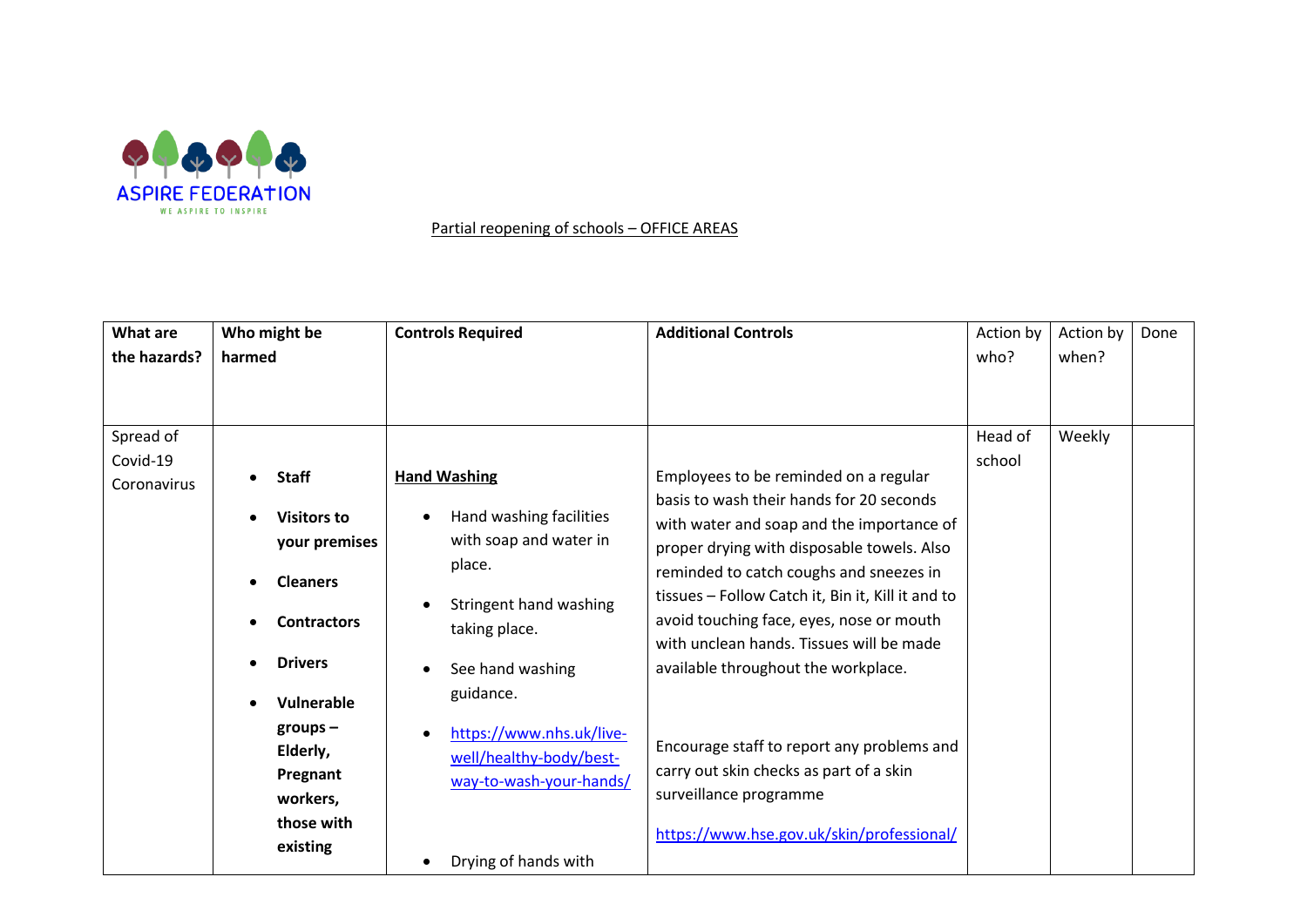| underlying                                                                                                                     | disposable paper towels.                                                                                                                                                                                                                                                                                                                                                                   | health-surveillance.htm                                                                                                                                                                                                                                                                                                                                         |  |
|--------------------------------------------------------------------------------------------------------------------------------|--------------------------------------------------------------------------------------------------------------------------------------------------------------------------------------------------------------------------------------------------------------------------------------------------------------------------------------------------------------------------------------------|-----------------------------------------------------------------------------------------------------------------------------------------------------------------------------------------------------------------------------------------------------------------------------------------------------------------------------------------------------------------|--|
| health<br>conditions<br>Anyone else<br>who<br>physically<br>comes in<br>contact with<br>you in<br>relation to<br>your business | https://www.nursingtimes<br>.net/news/research-and-<br>innovation/paper-towels-<br>much-more-effective-at-<br>removing-viruses-than-<br>hand-dryers-17-04-2020/<br>Staff encouraged to<br>protect the skin by<br>applying emollient cream<br>regularly<br>https://www.nhs.uk/condi<br>tions/emollients/<br>Gel sanitisers in any area<br>where washing facilities<br>not readily available | To help reduce the spread of coronavirus<br>(COVID-19) reminding everyone of the<br>public health advice -<br>https://www.publichealth.hscni.net/news/<br>covid-19-coronavirus<br>Posters, leaflets and other materials are<br>available for display.<br>https://www.gov.uk/government/publicati<br>ons/guidance-to-employers-and-<br>businesses-about-covid-19 |  |
|                                                                                                                                | Visitors and parents to the school<br>Hatch to remain closed. Parents to<br>contact the school by phone/<br>email<br>Deliveries to be left in outside<br>reception area with hatch closed.                                                                                                                                                                                                 | Instructions to parents to include entering<br>and exiting the school                                                                                                                                                                                                                                                                                           |  |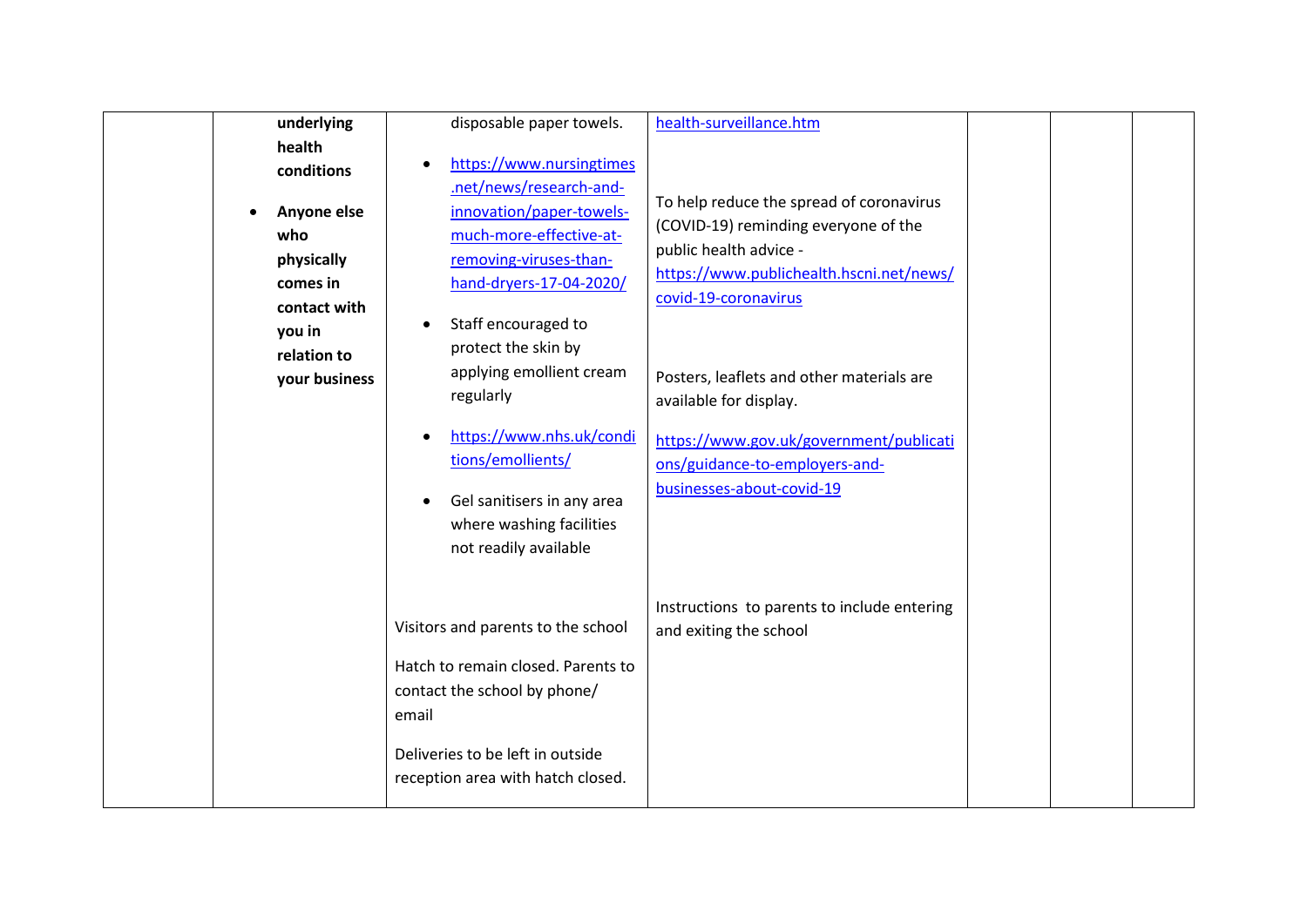| <b>Cleaning</b><br>Frequently cleaning and<br>disinfecting objects and surfaces<br>that are touched regularly<br>particularly in areas of high use<br>such as door handles, light<br>switches, reception area using<br>appropriate cleaning products and<br>methods.<br>Use wipes to clean own equipment<br>when weeks swop over<br>Transfer calls on phone rather<br>than pass phone.<br><b>Social Distancing</b> | Rigorous checks will be carried out by line<br>managers to ensure that the necessary<br>procedures are being followed.                                             | Daily by<br>cleaners<br>Weekly<br>reminder<br>from<br>head of<br>school of<br>expectati<br>ons | Cleaning<br>checks<br>by SLT |  |
|--------------------------------------------------------------------------------------------------------------------------------------------------------------------------------------------------------------------------------------------------------------------------------------------------------------------------------------------------------------------------------------------------------------------|--------------------------------------------------------------------------------------------------------------------------------------------------------------------|------------------------------------------------------------------------------------------------|------------------------------|--|
| Social Distancing -Reducing the<br>number of persons in any work<br>area to comply with the 2-metre<br>(6.5 foot) gap recommended by                                                                                                                                                                                                                                                                               | Staff to be reminded on a daily basis of the<br>importance of social distancing both in the<br>workplace and outside of it.<br>Management checks to ensure this is | Office<br>staff and<br>SLT to<br>socially<br>distancin                                         | Reminde<br>rs by SLT         |  |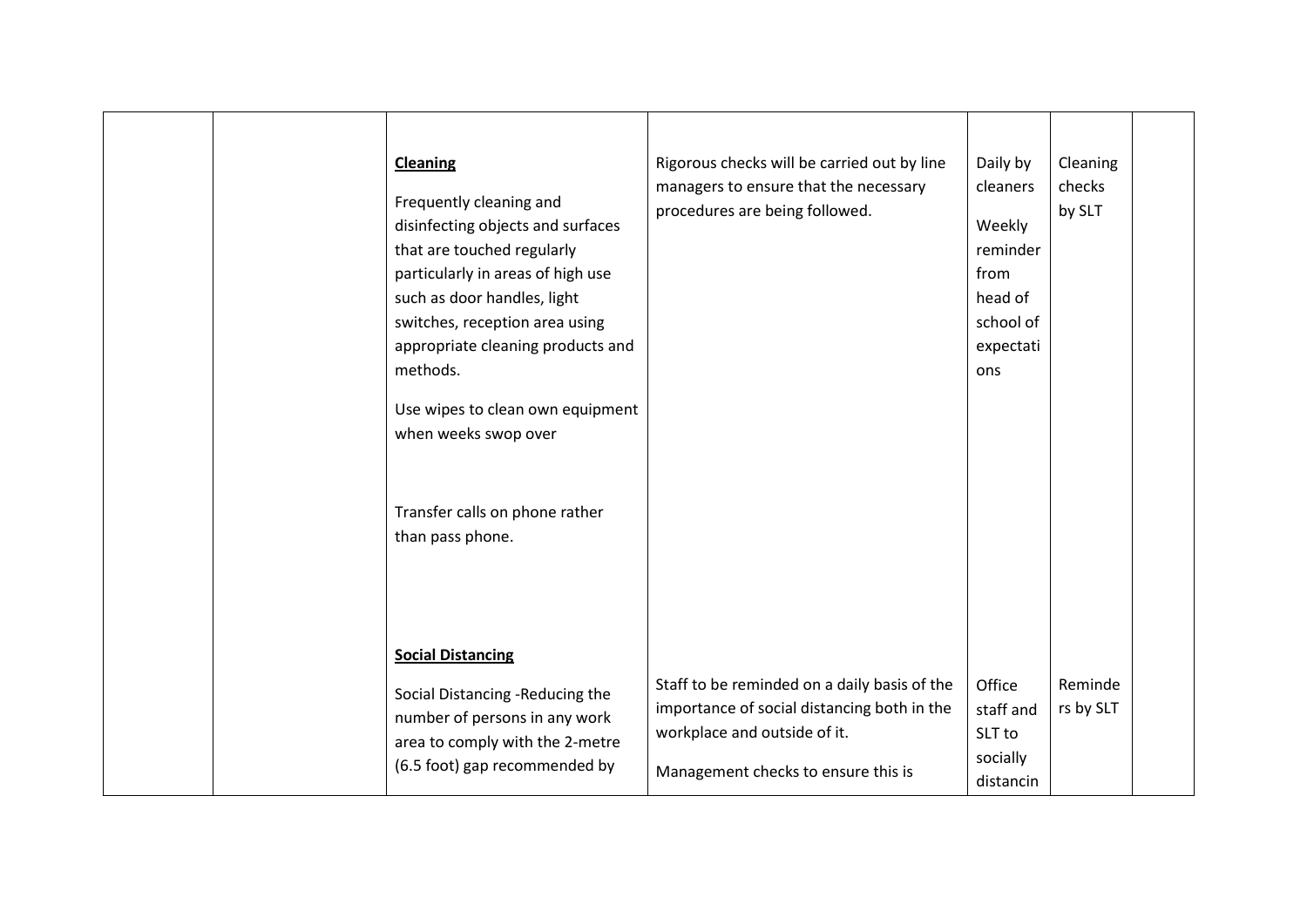| the Public Health Agency            | adhered to. | g within  |
|-------------------------------------|-------------|-----------|
|                                     |             | the three |
| https://www.publichealth.hscni.ne   |             | office    |
| t/news/covid-19-coronavirus         |             |           |
| https://www.gov.uk/government/      |             |           |
| publications/covid-19-guidance-     |             | Only one  |
| on-social-distancing-and-for-       |             | person    |
| vulnerable-people                   |             | at the    |
|                                     |             | photoco   |
|                                     |             | pier at a |
| Redesigning processes to ensure     |             | time,     |
| social distancing in place.         |             | user to   |
|                                     |             | wear      |
|                                     |             | gloves or |
|                                     |             | cleaner   |
| Conference calls to be used         |             | copier    |
| instead of face to face meetings.   |             | surfaces  |
|                                     |             | inbetwee  |
|                                     |             | n         |
| Ensuring sufficient rest breaks for |             |           |
| staff.                              |             |           |
|                                     |             | Cleaners  |
|                                     |             | to wear   |
| Social distancing also to be        |             | gloves    |
| adhered to in staff room            |             | and       |
|                                     |             | aprons-   |
| Social distancing to apply when     |             | catering  |
| visiting local shop for banking or  |             | staff to  |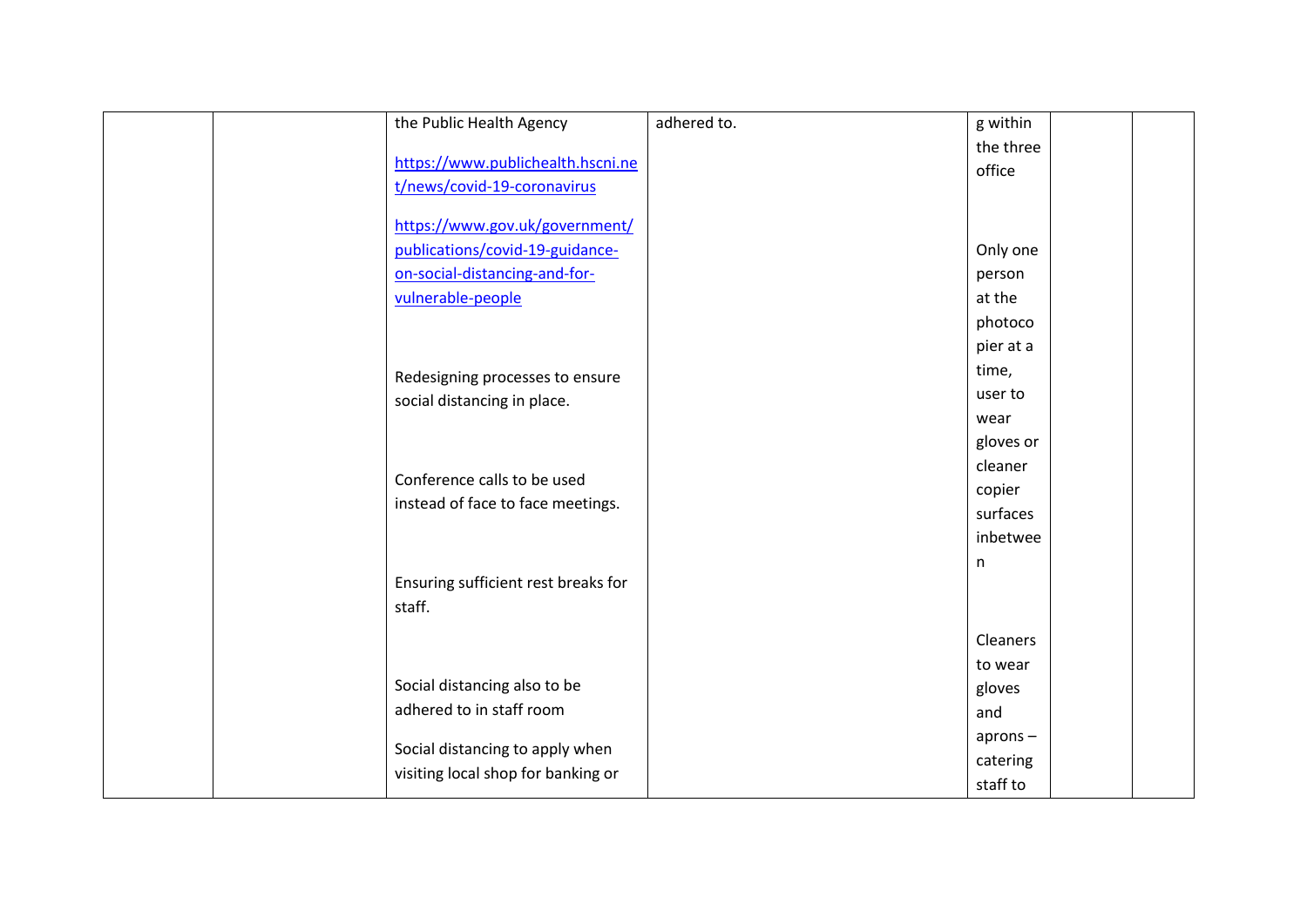|  | supplies                                                                                                                                                                                                                                                                                                                                                |                                                                                                                                                                                   | wear                                                                                                                                                    |                                                                                            |  |
|--|---------------------------------------------------------------------------------------------------------------------------------------------------------------------------------------------------------------------------------------------------------------------------------------------------------------------------------------------------------|-----------------------------------------------------------------------------------------------------------------------------------------------------------------------------------|---------------------------------------------------------------------------------------------------------------------------------------------------------|--------------------------------------------------------------------------------------------|--|
|  |                                                                                                                                                                                                                                                                                                                                                         |                                                                                                                                                                                   | gloves                                                                                                                                                  |                                                                                            |  |
|  | <b>Wearing of Gloves</b><br>Where Risk Assessment identifies<br>wearing of gloves as a requirement<br>of the job, an adequate supply of<br>these will be provided. Staff will be<br>instructed on how to remove<br>gloves carefully to reduce<br>contamination and how to dispose<br>of them safely.<br><b>PPE</b><br>Public Health guidance on the use | Staff to be reminded that wearing of gloves                                                                                                                                       | Cleaners<br>to wear<br>$PPE -$<br>gloves,<br>aprons<br>and<br>masks<br>Office<br>staff to<br>wear<br>gloves<br>when<br>using<br>shared<br>equipme<br>nt | SLT to<br>ensure<br><b>PPE</b><br>available<br>and<br>check<br>cleaners<br>wearing<br>them |  |
|  | of PPE (personal protective<br>equipment) to protect against<br>COVID-19 relates to health care<br>settings. In all other settings<br>individuals are asked to observe<br>social distancing measures and<br>practice good hand hygiene<br>behaviours                                                                                                    | is not a substitute for good hand washing.<br>Those being fit tested with non-disposable<br>masks should clean the mask themselves<br>before and immediately after the test using | Catering<br>staff to<br>wear<br>gloves<br>when<br>serving<br>food                                                                                       |                                                                                            |  |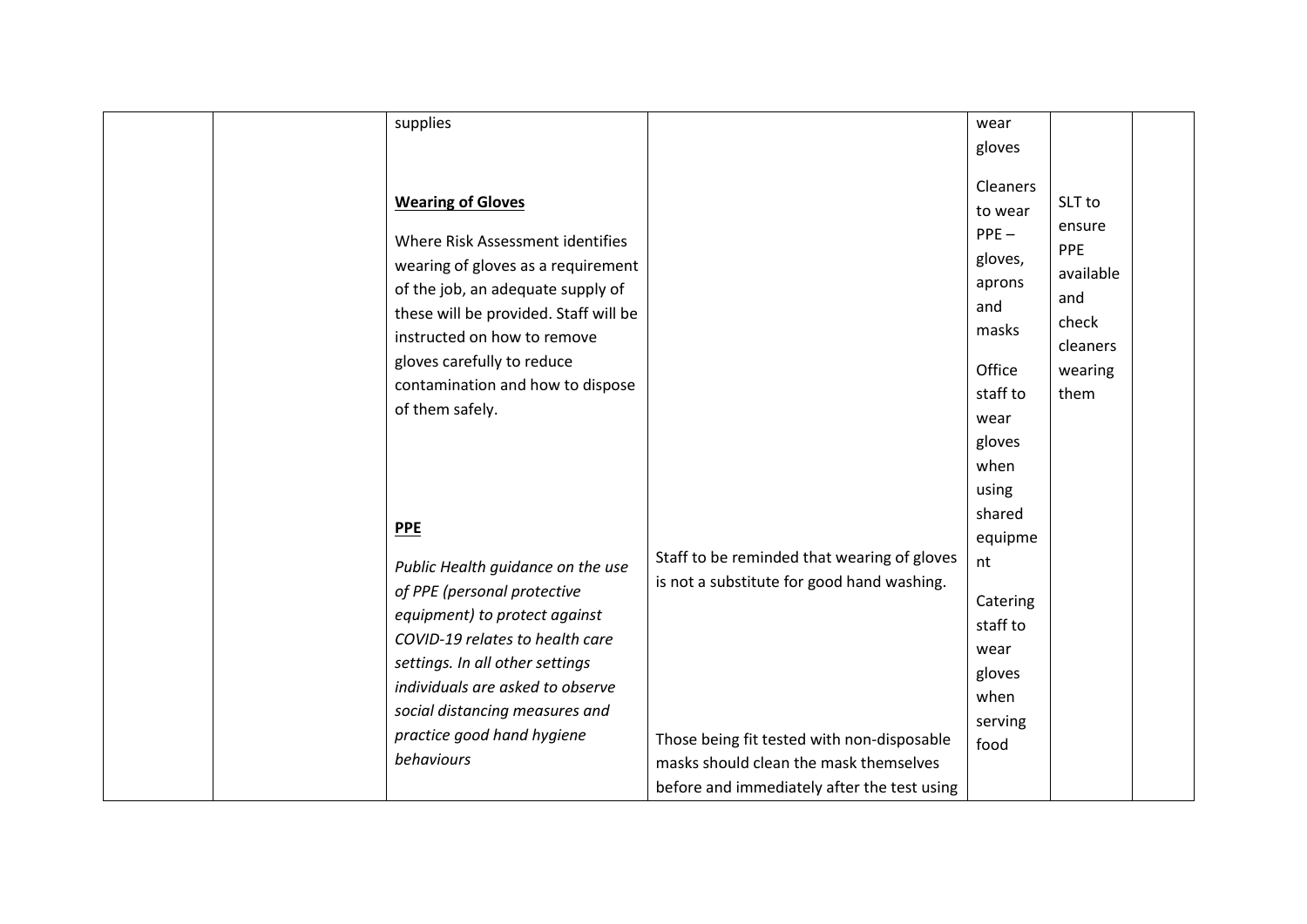| Where PPE is a requirement for<br>risks associated with the work<br>undertaken the following<br>measures will be followed-                                                                                                                                                                               | a suitable disinfectant cleaning wipe (check<br>with manufacturer to avoid damaging the<br>mask).<br>Test face pieces that cannot be adequately<br>disinfected (e.g. disposable half masks)<br>should not be used by more than one<br>individual.<br>Fit testers should wear disposable gloves<br>when undertaking cleaning of the tubes,<br>hoods etc. and ensure they remove gloves<br>following the correct procedure (PDF)<br>Reference<br>https://www.hse.gov.uk/news/face-mask-<br>ppe-rpe-coronavirus.htm | Weekly<br>reminder<br>by head<br>of school<br>to office<br>staff |  |
|----------------------------------------------------------------------------------------------------------------------------------------------------------------------------------------------------------------------------------------------------------------------------------------------------------|------------------------------------------------------------------------------------------------------------------------------------------------------------------------------------------------------------------------------------------------------------------------------------------------------------------------------------------------------------------------------------------------------------------------------------------------------------------------------------------------------------------|------------------------------------------------------------------|--|
| <b>Symptoms of Covid-19</b><br>If anyone becomes unwell with a<br>new continuous cough or a high<br>temperature in the workplace they<br>will be sent home and advised to<br>follow the stay at home guidance.<br>Line managers will maintain<br>regular contact with staff<br>members during this time. |                                                                                                                                                                                                                                                                                                                                                                                                                                                                                                                  |                                                                  |  |
|                                                                                                                                                                                                                                                                                                          | Internal communication channels and                                                                                                                                                                                                                                                                                                                                                                                                                                                                              |                                                                  |  |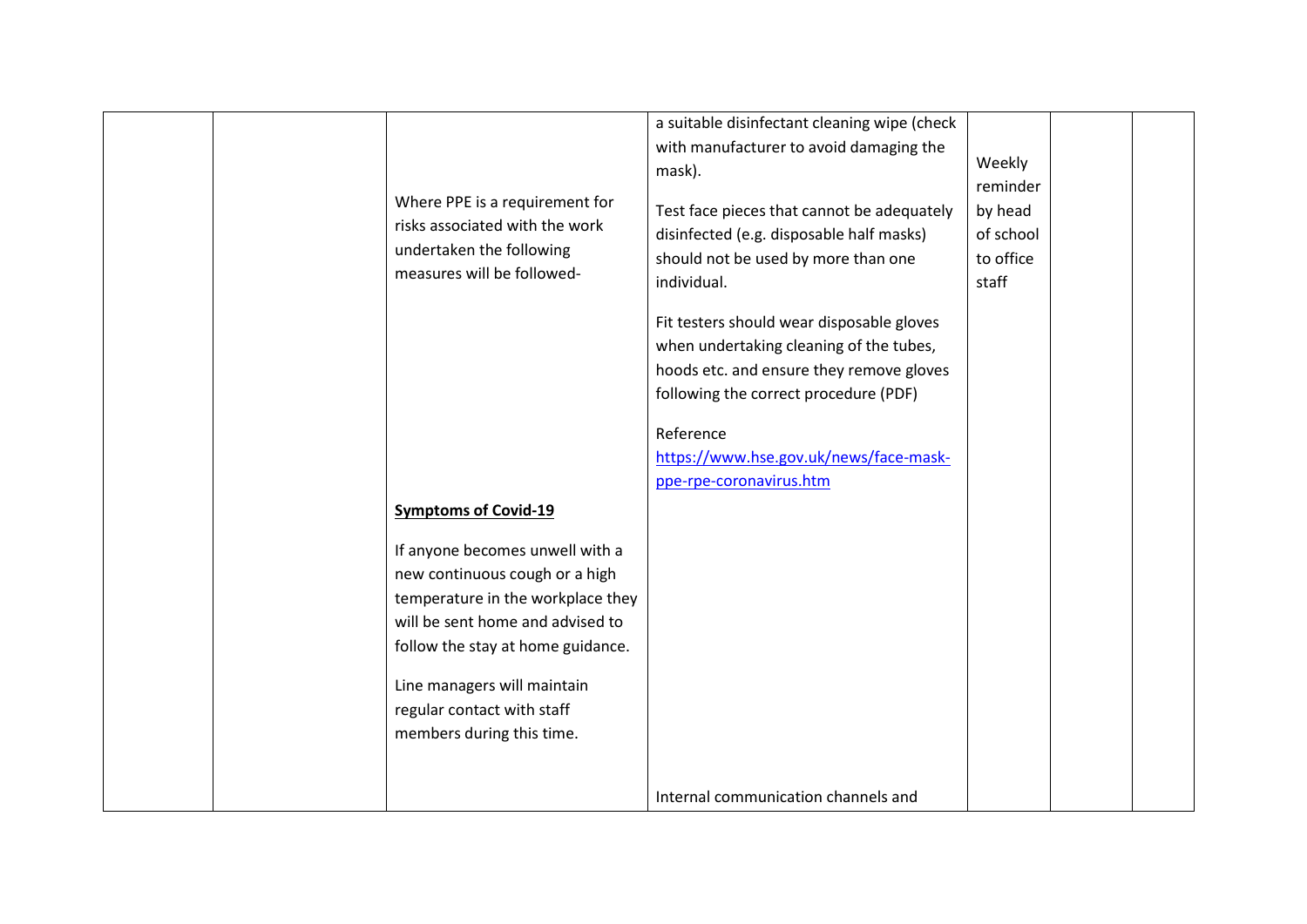|  | If advised that a member of staff                                                                                                                                                                                                                                                                                                                                          | cascading of messages through line                                                                                                                                                                                                                                                                                            |                                                             |  |
|--|----------------------------------------------------------------------------------------------------------------------------------------------------------------------------------------------------------------------------------------------------------------------------------------------------------------------------------------------------------------------------|-------------------------------------------------------------------------------------------------------------------------------------------------------------------------------------------------------------------------------------------------------------------------------------------------------------------------------|-------------------------------------------------------------|--|
|  | or public has developed Covid-19                                                                                                                                                                                                                                                                                                                                           | managers will be carried out regularly to                                                                                                                                                                                                                                                                                     |                                                             |  |
|  | and were recently on our premises                                                                                                                                                                                                                                                                                                                                          | reassure and support employees in a fast                                                                                                                                                                                                                                                                                      |                                                             |  |
|  | (including where a member of staff                                                                                                                                                                                                                                                                                                                                         | changing situation.                                                                                                                                                                                                                                                                                                           |                                                             |  |
|  | has visited other work place<br>premises such as domestic<br>premises), the management team<br>of the workplace will contact the<br>Public Health Authority to discuss<br>the case, identify people who have<br>been in contact with them and will<br>take advice on any actions or<br>precautions that should be taken.<br>https://www.publichealth.hscni.ne<br><u>t/</u> | Line managers will offer support to staff<br>who are affected by Coronavirus or has a<br>family member affected.<br>Communicate with companies we deliver<br>to/from to ensure welfare facilities will be<br>available to our drivers. Allowing delivery<br>drivers adequate breaks to avail of proper<br>welfare facilities. |                                                             |  |
|  | If a pupil or child displays<br>symptoms they should be isolated<br>in Elm, until collected or able to<br>transport themselves home<br>If a pupil or adult needs first aid -<br>this should be administered in the<br>bubble - as first aid kits in each<br>room - adult needs to make sure<br>they are wearing gloves. Minor<br>injuries to be dealt with in bubbles      | Elm class to become a first aid room /<br>isolation room<br>First aid kits available in every week                                                                                                                                                                                                                            | Weekly<br>reminder<br>by LS in<br>well<br>being<br>newslett |  |